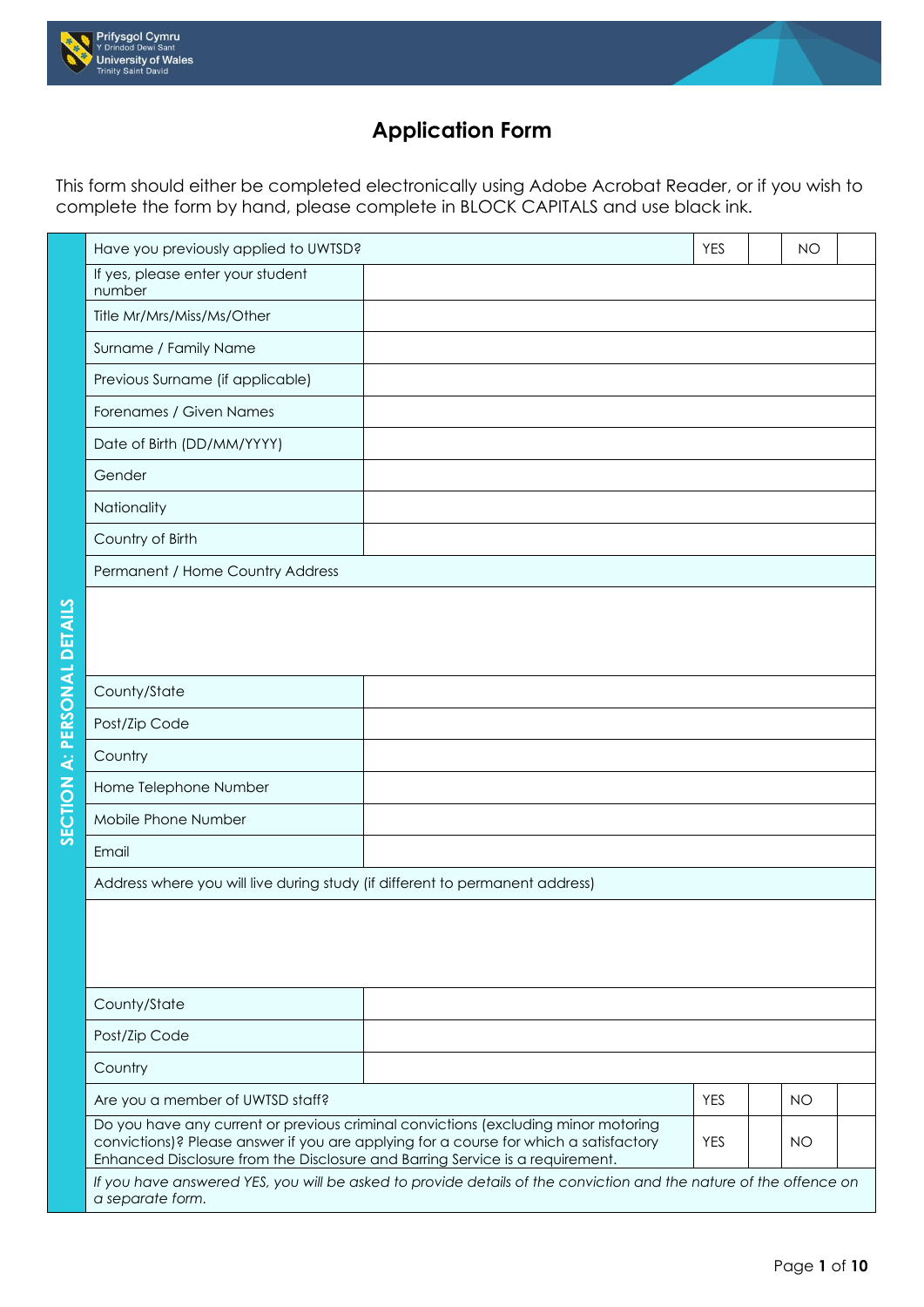



|                            | Qualification for which you are applying                                                                                                                 |            |           |          |  |                                                                        |  |          |       |                 |  |
|----------------------------|----------------------------------------------------------------------------------------------------------------------------------------------------------|------------|-----------|----------|--|------------------------------------------------------------------------|--|----------|-------|-----------------|--|
|                            | Programme Title                                                                                                                                          |            |           |          |  |                                                                        |  |          |       |                 |  |
|                            | Qualification aim (e.g. Cert HE, HNC, HND, Foundation<br>Degree, BA, BSc, BEng, CIPD, Grad Cert, Grad Dip, PG<br>Cert, PG Dip, MA, MBA, MSc, PGCE, PCET) |            |           |          |  |                                                                        |  |          |       |                 |  |
|                            | Starting month and<br>year of intake applied<br>for (MM/YYYY)                                                                                            |            |           |          |  |                                                                        |  |          |       |                 |  |
| FINANCE                    | Point of entry applied<br>for (i.e. Year 1/2/3)                                                                                                          |            |           |          |  |                                                                        |  |          |       |                 |  |
| $\infty$                   | Mode of Study:<br>(Please tick)                                                                                                                          |            | Full-time |          |  | Part-time                                                              |  | Sandwich | Other |                 |  |
| OPTIONS                    |                                                                                                                                                          |            |           |          |  | Do you wish to study on campus or as a Distance student? (Please tick) |  |          |       |                 |  |
|                            | Cardiff                                                                                                                                                  | Carmarthen |           | Lampeter |  | London                                                                 |  | Swansea  |       | <b>Distance</b> |  |
| <b><i><u>AdnlS</u></i></b> | Who will pay your tuition fees? (Please tick)                                                                                                            |            |           |          |  |                                                                        |  |          |       |                 |  |
| أفة                        | Self-Financing                                                                                                                                           |            |           |          |  |                                                                        |  |          |       |                 |  |
|                            | Student Loans Co.                                                                                                                                        |            |           |          |  |                                                                        |  |          |       |                 |  |
| SECTION                    | Sponsored (please provide details below)                                                                                                                 |            |           |          |  |                                                                        |  |          |       |                 |  |
|                            | Sponsor/Company Name:                                                                                                                                    |            |           |          |  |                                                                        |  |          |       |                 |  |
|                            | Address:                                                                                                                                                 |            |           |          |  |                                                                        |  |          |       |                 |  |
|                            | Person responsible:                                                                                                                                      |            |           |          |  |                                                                        |  |          |       |                 |  |
|                            | Position:                                                                                                                                                |            |           |          |  |                                                                        |  |          |       |                 |  |
|                            | Other (please provide details)                                                                                                                           |            |           |          |  |                                                                        |  |          |       |                 |  |

|                     | Do you have a disability?                 |                                                                                                                                                                                                                                       |                                                                                            | <b>YES</b> | NO |  |
|---------------------|-------------------------------------------|---------------------------------------------------------------------------------------------------------------------------------------------------------------------------------------------------------------------------------------|--------------------------------------------------------------------------------------------|------------|----|--|
|                     | (If yes, tick all that apply)             |                                                                                                                                                                                                                                       |                                                                                            |            |    |  |
|                     | <b>Blind or partially sighted</b>         | Deaf or hearing impairment                                                                                                                                                                                                            | Require personal care assistant                                                            |            |    |  |
|                     | Mental health difficulty                  | Wheelchair user or impaired<br>mobility                                                                                                                                                                                               | Autistic spectrum disorder (ASD)                                                           |            |    |  |
| <b>DISABILITIES</b> | Asperger's syndrome                       | Unseen disability (e.g.<br>diabetes or epilepsy)                                                                                                                                                                                      | Specific learning difficulties<br>(dyslexia, dyspraxia, ADHD or a<br>combination of these) |            |    |  |
| ن                   | Multiple disabilities<br>(please specify) |                                                                                                                                                                                                                                       |                                                                                            |            |    |  |
| SECTION             | Medical condition<br>(please specify)     |                                                                                                                                                                                                                                       |                                                                                            |            |    |  |
|                     | allow you to reach your full potential.   | Please describe the implications of any disabilities or additional need and/or support required. This information will<br>be shared with Student Services so that an assessment can be made of any reasonable adjustments required to |                                                                                            |            |    |  |
|                     |                                           |                                                                                                                                                                                                                                       |                                                                                            |            |    |  |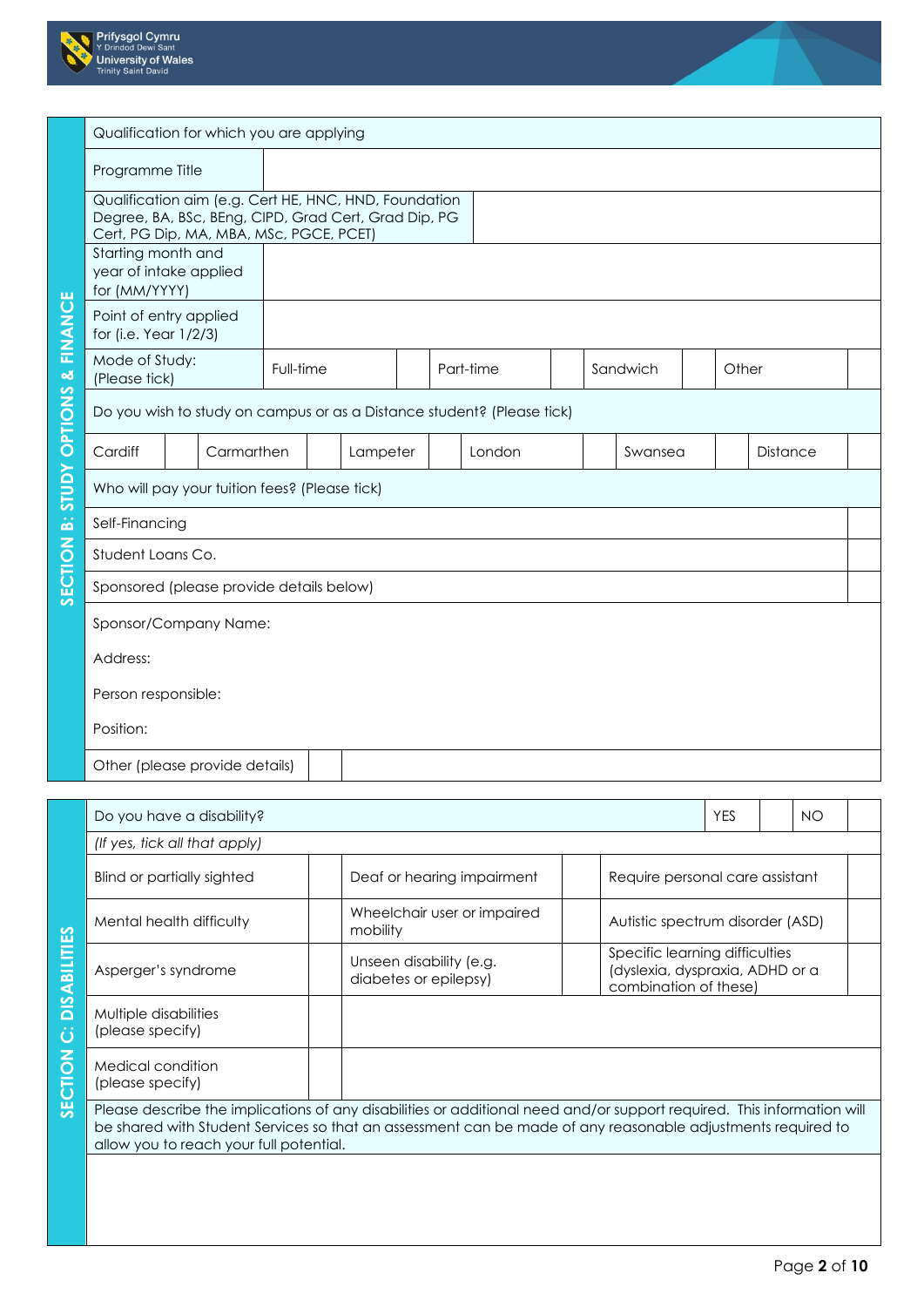

SECTION D: QUALIFICATIONS



| Qualifications completed. If more than 4, please continue on a separate page. |                            |
|-------------------------------------------------------------------------------|----------------------------|
|                                                                               |                            |
| Name of previous Institution<br>and location                                  |                            |
| Dates attended<br>(MM/YYYY-MM/YYYY)                                           | Full-time/Part-time        |
| Title of Award                                                                | Level                      |
| Subject                                                                       |                            |
| Awarding body                                                                 | Grade/Classification       |
| Start date (MM/YYYY)                                                          | Date of Award<br>(MM/YYYY) |
| Name of previous Institution                                                  |                            |
| and location                                                                  |                            |
| Dates attended<br>(MM/YYYY-MM/YYYY)                                           | Full-time/Part-time        |
| Title of Award                                                                | Level                      |
| Subject                                                                       |                            |
| Awarding body                                                                 | Grade/Classification       |
| Start date (MM/YYYY)                                                          | Date of Award<br>(MM/YYYY) |
|                                                                               |                            |
| Name of previous Institution<br>and location                                  |                            |
| Dates attended<br>(MM/YYYY-MM/YYYY)                                           | Full-time/Part-time        |
| <b>Title of Award</b>                                                         | Level                      |
| Subject                                                                       |                            |
| Awarding body                                                                 | Grade/Classification       |
| Start date (MM/YYYY)                                                          | Date of Award<br>(MM/YYYY) |
|                                                                               |                            |
| Name of previous Institution<br>and location                                  |                            |
| Dates attended<br>(MM/YYYY-MM/YYYY)                                           | Full-time/Part-time        |
| <b>Title of Award</b>                                                         | Level                      |
| Subject                                                                       |                            |
| Awarding body                                                                 | Grade/Classification       |
| Start date (MM/YYYY)                                                          | Date of Award<br>(MM/YYYY) |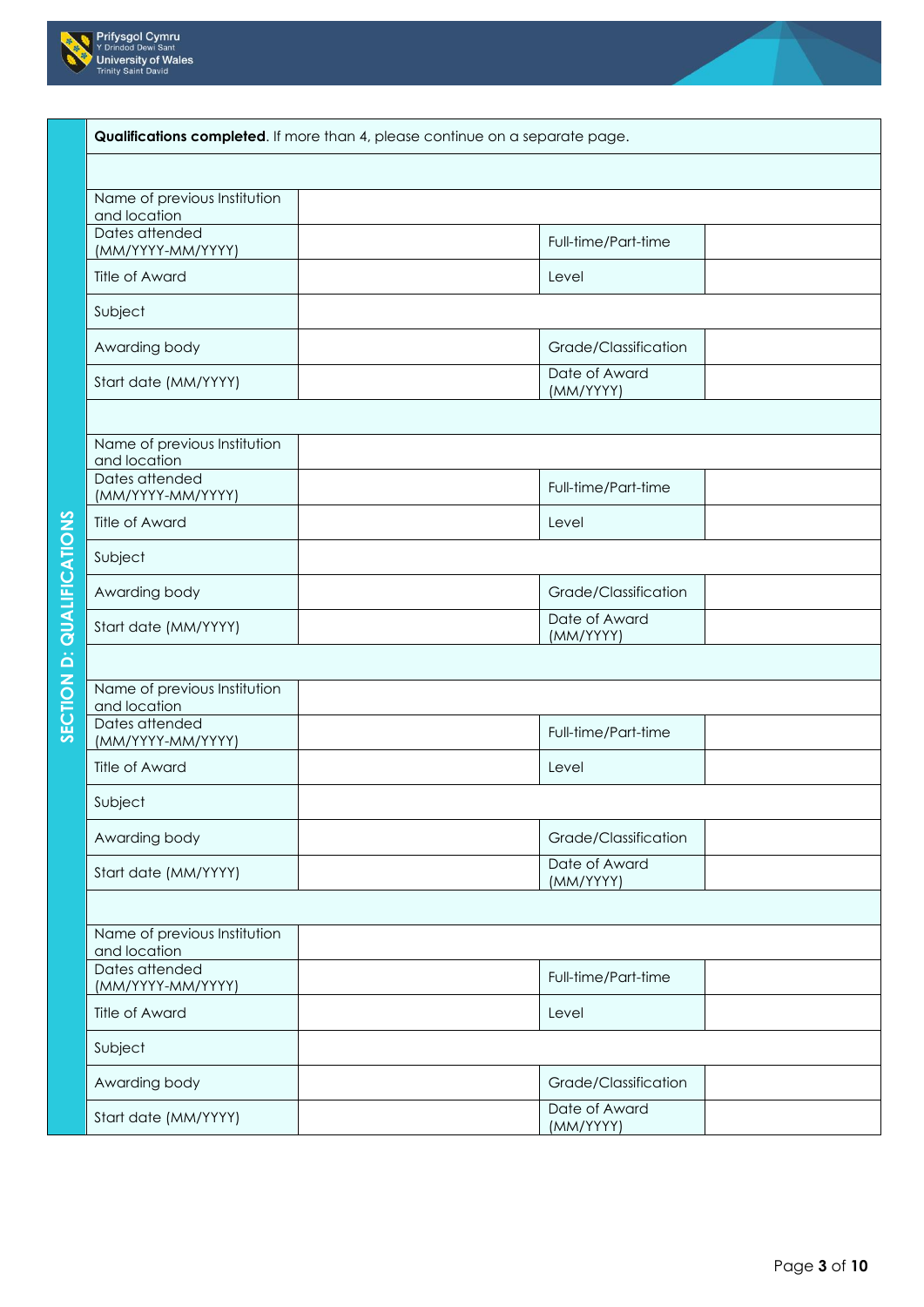



| Qualifications pending. If more than 4, please continue on a separate page. |                                            |  |
|-----------------------------------------------------------------------------|--------------------------------------------|--|
|                                                                             |                                            |  |
| Name of Institution and<br>location                                         |                                            |  |
| Dates attended<br>(MM/YYYY-MM/YYYY)                                         | Full-time/Part-time                        |  |
| Title of Award                                                              | Level                                      |  |
| Subject                                                                     |                                            |  |
| Awarding body                                                               |                                            |  |
| Start date (MM/YYYY)                                                        | <b>Expected Date of</b><br>Award (MM/YYYY) |  |
|                                                                             |                                            |  |
| Name of Institution and<br>location                                         |                                            |  |
| Dates attended<br>(MM/YYYY-MM/YYYY)                                         | Full-time/Part-time                        |  |
| <b>Title of Award</b>                                                       | Level                                      |  |
| Subject                                                                     |                                            |  |
| Awarding body                                                               |                                            |  |
| Start date (MM/YYYY)                                                        | <b>Expected Date of</b><br>Award (MM/YYYY) |  |
|                                                                             |                                            |  |
| Name of Institution and<br>location                                         |                                            |  |
| Dates attended<br>(MM/YYYY-MM/YYYY)                                         | Full-time/Part-time                        |  |
| Title of Award                                                              | Level                                      |  |
| Subject                                                                     |                                            |  |
| Awarding body                                                               |                                            |  |
| Start date (MM/YYYY)                                                        | Expected Date of<br>Award (MM/YYYY)        |  |
|                                                                             |                                            |  |
| Name of Institution and<br>location                                         |                                            |  |
| Dates attended<br>(MM/YYYY-MM/YYYY)                                         | Full-time/Part-time                        |  |
| <b>Title of Award</b>                                                       | Level                                      |  |
| Subject                                                                     |                                            |  |
| Awarding body                                                               |                                            |  |
| Start date (MM/YYYY)                                                        | Expected Date of<br>Award (MM/YYYY)        |  |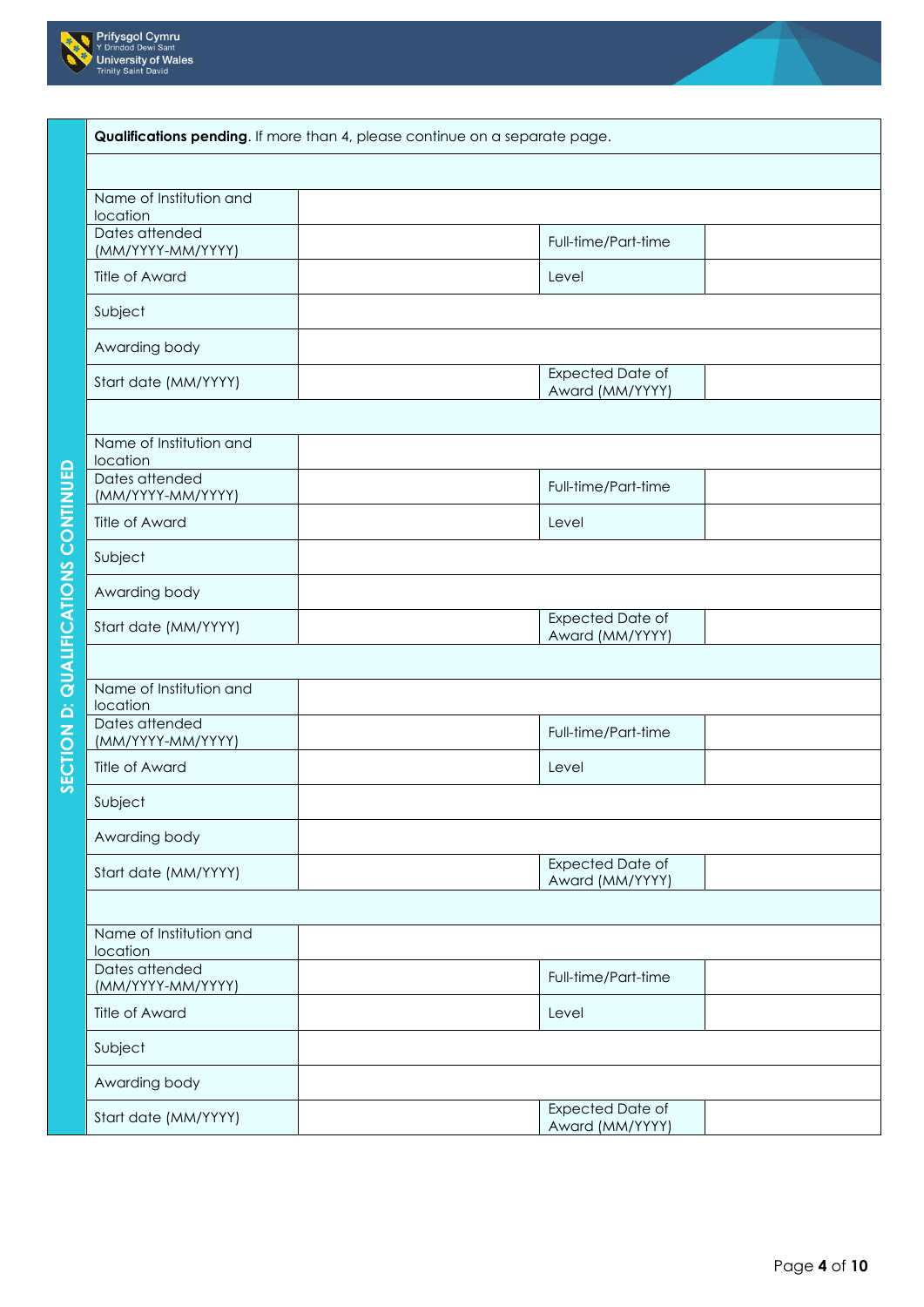



## Recognition of Prior Learning

| $\mathbf C$                                              | Recognition of Prior Learning                                                                                                                                                                                                                                  |            |     |  |
|----------------------------------------------------------|----------------------------------------------------------------------------------------------------------------------------------------------------------------------------------------------------------------------------------------------------------------|------------|-----|--|
| $\mathbf{z}$<br>LEA<br>$\sim$<br>$\overline{\mathsf{O}}$ | If you have already completed a part of the learning associated with this programme, either at this institution or at<br>another institution, or maybe as a result of your experience at a workplace, then you can apply for Recognition of<br>Prior Learning. |            |     |  |
| آھ<br>∟                                                  | Do you wish to be considered for Recognition of Prior Learning?                                                                                                                                                                                                | <b>YES</b> | NO. |  |
| Ш<br>$\mathbf{z}$<br>$\overline{\Omega}$<br><b>SECTI</b> | If your answer was yes, please contact the Registry Admissions team at the relevant campus using the contact<br>details provided at the end of this form.                                                                                                      |            |     |  |

|                               | Name and address of<br>current employer |             |           |                         |                             |                         |  |
|-------------------------------|-----------------------------------------|-------------|-----------|-------------------------|-----------------------------|-------------------------|--|
|                               | Current Job Title                       |             |           |                         | Length of<br>Service        | Full-time/<br>Part-time |  |
|                               | Dates (MM/YYYY-<br>MM/YYYY)             |             |           |                         |                             |                         |  |
| SECTION F: EMPLOYMENT DETAILS | Brief description of<br>current role    |             |           |                         |                             |                         |  |
|                               | <b>Employment History</b>               |             |           |                         |                             |                         |  |
|                               | Dates                                   | FT or<br>PT | Job Title | <b>Employer Details</b> | Brief description of duties |                         |  |
|                               |                                         |             |           |                         |                             |                         |  |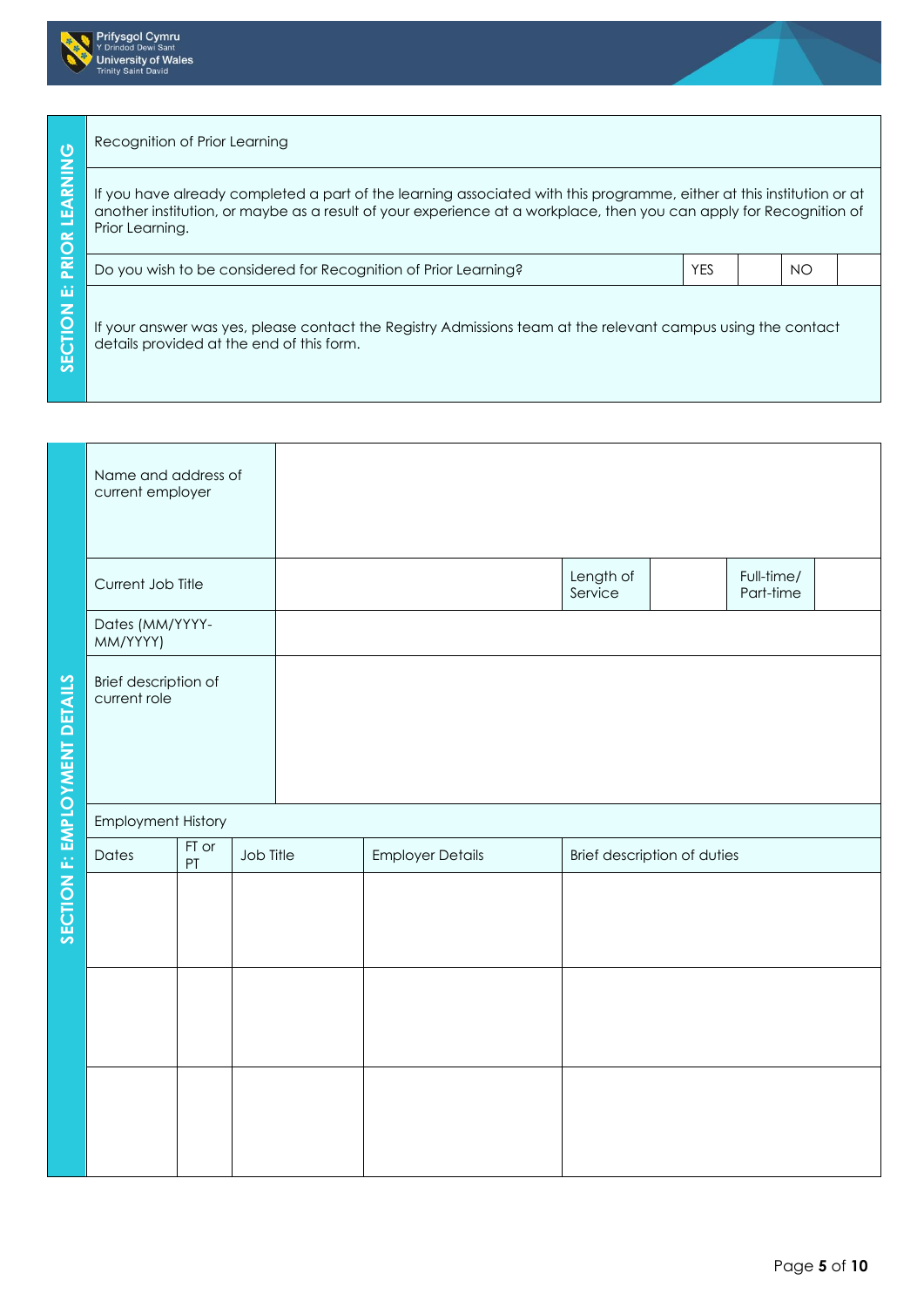



Further information to support your application.

Please provide information on your reasons for choosing the programme of study (e.g. experience, interests, motivation, career path and continuing professional development).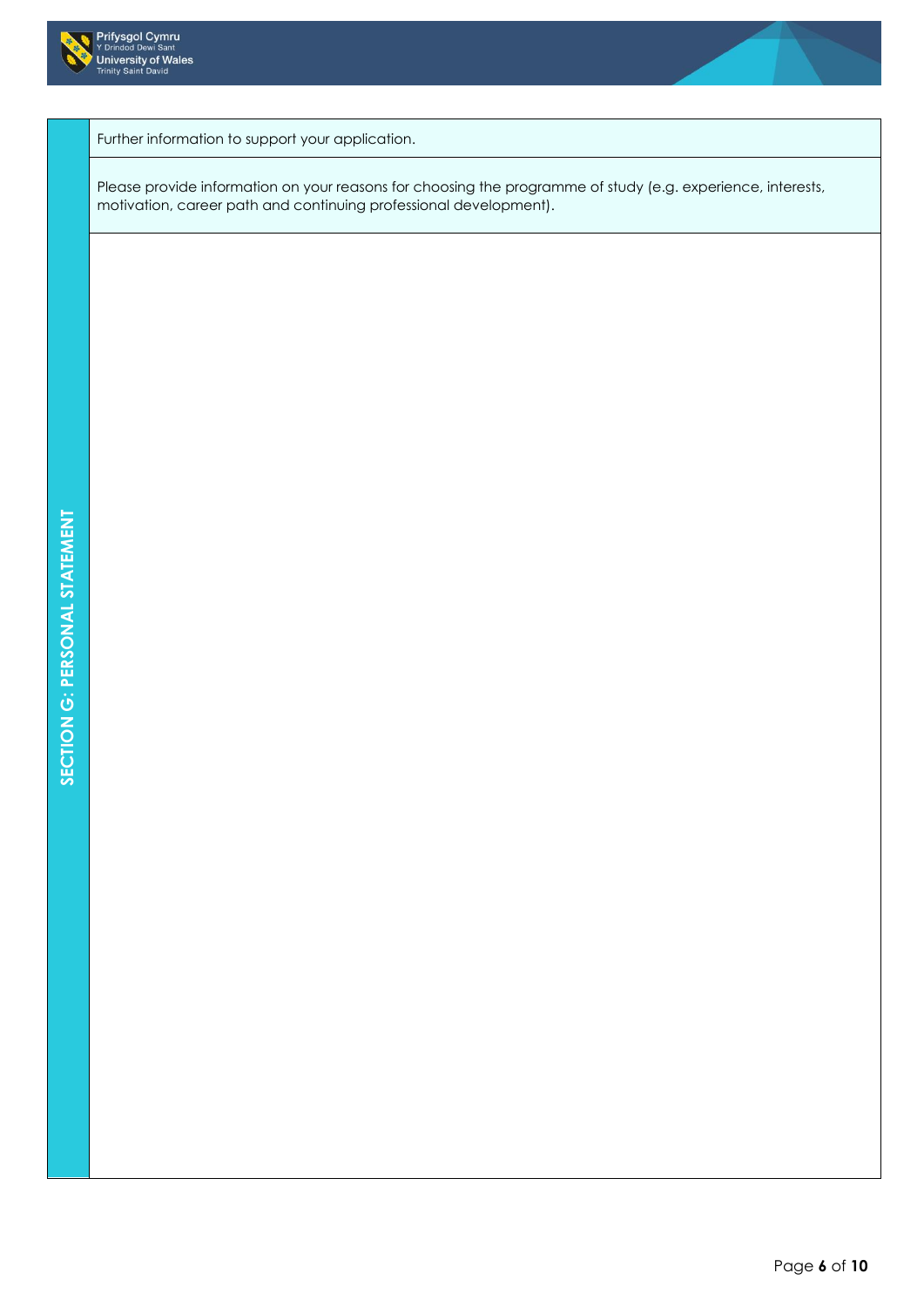

|                       |                              | Please give details of two referees below (one referee would normally be expected to be an academic)                                                                                                                                                                                                                                                        |                    |  |
|-----------------------|------------------------------|-------------------------------------------------------------------------------------------------------------------------------------------------------------------------------------------------------------------------------------------------------------------------------------------------------------------------------------------------------------|--------------------|--|
|                       | this form.                   | We normally require one reference to support an application. Please forward the University reference form to one<br>of your nominated referees. Should we require additional information, the University will contact your second<br>referee. Your first referee should email your reference to the relevant University campus address listed at the end of |                    |  |
|                       | 1 <sup>st</sup> Referee      |                                                                                                                                                                                                                                                                                                                                                             |                    |  |
|                       | Title & Full name            |                                                                                                                                                                                                                                                                                                                                                             |                    |  |
|                       | Position                     |                                                                                                                                                                                                                                                                                                                                                             | Telephone / Mobile |  |
|                       | Relationship to<br>applicant |                                                                                                                                                                                                                                                                                                                                                             |                    |  |
|                       | Email                        |                                                                                                                                                                                                                                                                                                                                                             |                    |  |
| SECTION H: REFERENCES | Address                      |                                                                                                                                                                                                                                                                                                                                                             |                    |  |
|                       | 2 <sup>nd</sup> Referee      |                                                                                                                                                                                                                                                                                                                                                             |                    |  |
|                       | Title & Full name            |                                                                                                                                                                                                                                                                                                                                                             |                    |  |
|                       | Position                     |                                                                                                                                                                                                                                                                                                                                                             | Telephone / Mobile |  |
|                       | Relationship to<br>applicant |                                                                                                                                                                                                                                                                                                                                                             |                    |  |
|                       | Email                        |                                                                                                                                                                                                                                                                                                                                                             |                    |  |
|                       | Address                      |                                                                                                                                                                                                                                                                                                                                                             |                    |  |

|                 | Will you have been ordinarily resident in the UK (apart from short holidays) for three years<br>prior to the start date of the course? | <b>YES</b> | <b>NO</b> |  |
|-----------------|----------------------------------------------------------------------------------------------------------------------------------------|------------|-----------|--|
|                 | Please give further details                                                                                                            |            |           |  |
| <b>RESIDENC</b> |                                                                                                                                        |            |           |  |
| ÷               |                                                                                                                                        |            |           |  |
|                 |                                                                                                                                        |            |           |  |
| <b>SECTION</b>  |                                                                                                                                        |            |           |  |
|                 |                                                                                                                                        |            |           |  |
|                 | Date of first entry to live in the UK (DD/MM/YYYY)                                                                                     |            |           |  |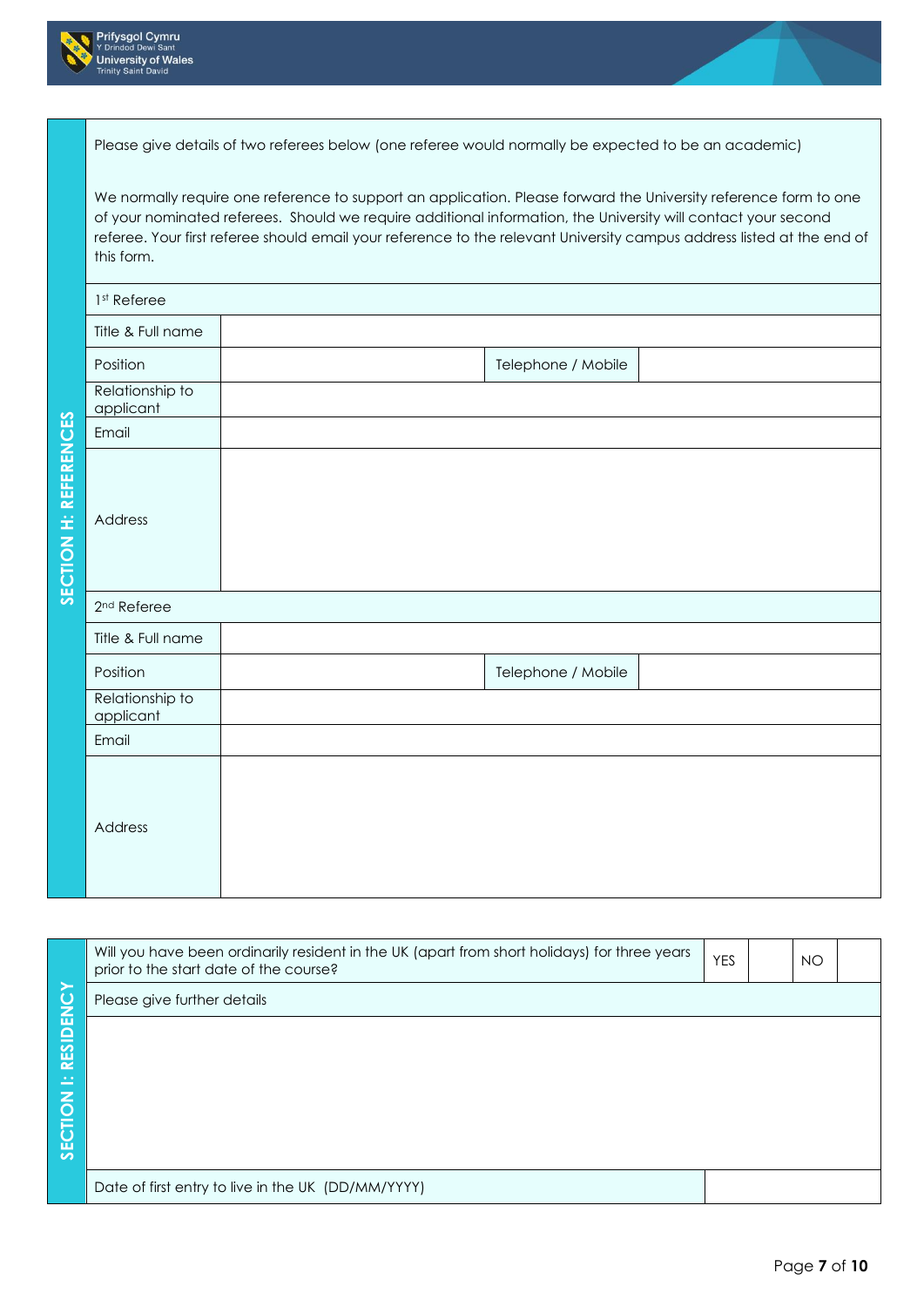



|                 |                                                | Please complete this section if you are NOT from the UK                                                                                                                                                                                     |                                             |                    |           |  |
|-----------------|------------------------------------------------|---------------------------------------------------------------------------------------------------------------------------------------------------------------------------------------------------------------------------------------------|---------------------------------------------|--------------------|-----------|--|
|                 | Passport Number                                |                                                                                                                                                                                                                                             | <b>Passport Expiry Date</b><br>(DD/MM/YYYY) |                    |           |  |
|                 | Do you currently live in the UK?               |                                                                                                                                                                                                                                             |                                             | <b>YES</b>         | <b>NO</b> |  |
|                 |                                                | If you are applying from within the UK, please give your UK address                                                                                                                                                                         |                                             |                    |           |  |
|                 |                                                |                                                                                                                                                                                                                                             |                                             |                    |           |  |
|                 |                                                |                                                                                                                                                                                                                                             |                                             |                    |           |  |
|                 |                                                |                                                                                                                                                                                                                                             |                                             |                    |           |  |
|                 | Do you currently have a visa? If so what type? |                                                                                                                                                                                                                                             |                                             |                    |           |  |
|                 |                                                | Will you require a Student visa for the period of your studies?                                                                                                                                                                             |                                             | <b>YES</b>         | <b>NO</b> |  |
|                 | indicate your immigration status               | If you are an EU, EEA or Swiss citizen living in the UK, please                                                                                                                                                                             | Settled status                              | Pre-Settled status |           |  |
|                 |                                                | If English is not your first language, you will be required to provide evidence of English language in the form of a<br>current IELTS certificate (or equivalent) with a minimum overall score of 6.0 (to include a minimum score of 5.5 in |                                             |                    |           |  |
| JK              |                                                | reading, writing, speaking and listening) before you will be accepted onto a programme of study.                                                                                                                                            |                                             |                    |           |  |
|                 |                                                | If you have already taken an English language test, or intend to take an English language test, please provide                                                                                                                              |                                             |                    |           |  |
| NOT FROM THE    | application.                                   | details of the test below with the most recent first. You must also provide copies of your official test results with your                                                                                                                  |                                             |                    |           |  |
|                 | Name of test                                   |                                                                                                                                                                                                                                             |                                             |                    |           |  |
| ARE             | Listening score                                |                                                                                                                                                                                                                                             | Reading score                               |                    |           |  |
|                 | Writing score                                  |                                                                                                                                                                                                                                             | Speaking score                              |                    |           |  |
|                 | Overall Score                                  |                                                                                                                                                                                                                                             | Date of Test                                |                    |           |  |
| J: STUDENTS WHO |                                                | Use the space below to add any further information regarding your English language proficiency, such as if your<br>Secondary School / College / University programme was taught through the medium of English                               |                                             |                    |           |  |
|                 |                                                |                                                                                                                                                                                                                                             |                                             |                    |           |  |
| $\overline{z}$  |                                                |                                                                                                                                                                                                                                             |                                             |                    |           |  |
| SECTIO          |                                                |                                                                                                                                                                                                                                             |                                             |                    |           |  |
|                 |                                                | If you are applying for a Student visa to study at this University, you must be able to meet the UKVI financial<br>requirements. You will be required to provide evidence to show that you have one year's tuition fees, and the            |                                             |                    |           |  |
|                 | www.gov.uk/student-visa.                       | maintenance requirement to study in the UK. Full details can be found on the UKVI website at                                                                                                                                                |                                             |                    |           |  |
|                 | for a Student visa to study at the University. | If you are Self-Financing, you will be expected to provide bank statements for us to check before you can apply                                                                                                                             |                                             |                    |           |  |
|                 |                                                | If you have a Financial Sponsor, you will be expected to provide a financial sponsor letter for us to check before<br>you can apply for a Student visa to study at the University.                                                          |                                             |                    |           |  |
|                 | UKVI website for full details.                 | We will not be able to issue a CAS until your financial documents meet the UKVI requirements. Please check the                                                                                                                              |                                             |                    |           |  |
|                 |                                                | If you are a national of Saudi Arabia and will be receiving financial sponsorship from the Saudi Arabia Cultural<br>Bureau, please provide your Saudi national ID number below                                                              |                                             |                    |           |  |
|                 | Saudi National ID<br>Number                    |                                                                                                                                                                                                                                             |                                             |                    |           |  |
|                 |                                                | Are you applying through a UWTSD recognised agent? If so, please name the agent.                                                                                                                                                            |                                             |                    |           |  |
|                 | Agent Name                                     |                                                                                                                                                                                                                                             |                                             |                    |           |  |
|                 | Sub-Agent Name                                 |                                                                                                                                                                                                                                             |                                             |                    |           |  |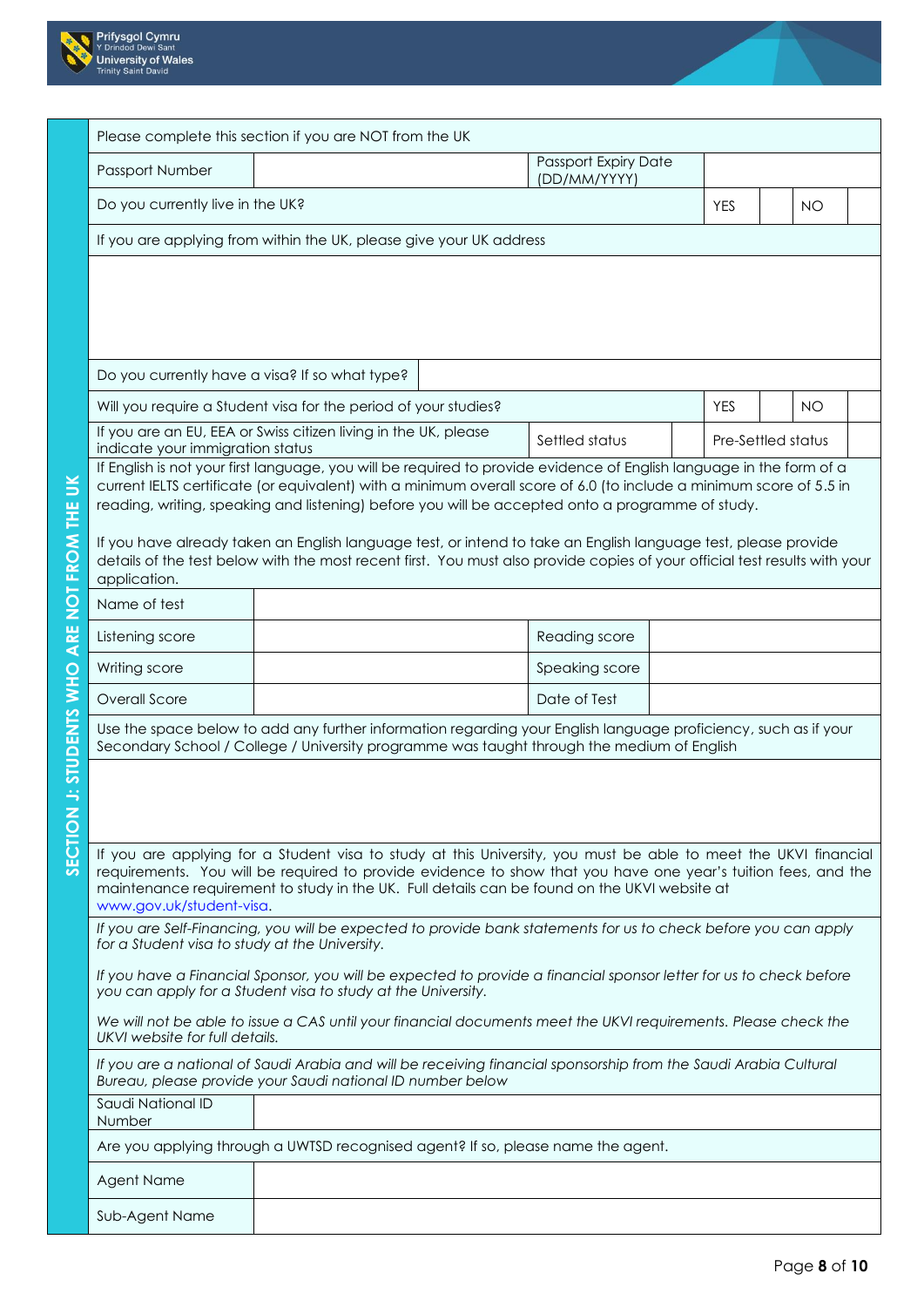



|              |                                                       | Why have you chosen to study in the UK?                    |                                |           |
|--------------|-------------------------------------------------------|------------------------------------------------------------|--------------------------------|-----------|
|              |                                                       |                                                            |                                |           |
|              | Why have you chosen to study at UWTSD?                |                                                            |                                |           |
|              |                                                       |                                                            |                                |           |
|              | Why have you chosen to study this programme?          |                                                            |                                |           |
|              |                                                       |                                                            |                                |           |
|              |                                                       | How do you think your studies will help you in the future? |                                |           |
|              | Have you ever received a visa to study in the UK?     |                                                            | <b>YES</b>                     | <b>NO</b> |
|              | If yes, please provide details below                  |                                                            |                                |           |
| Type of Visa |                                                       | Visa Start Date                                            | Visa Expiry Date               |           |
| Type of Visa |                                                       | Visa Start Date                                            | Visa Expiry Date               |           |
| Type of Visa | Have you ever been refused a visa to study in the UK? | Visa Start Date                                            | Visa Expiry Date<br><b>YES</b> | <b>NO</b> |